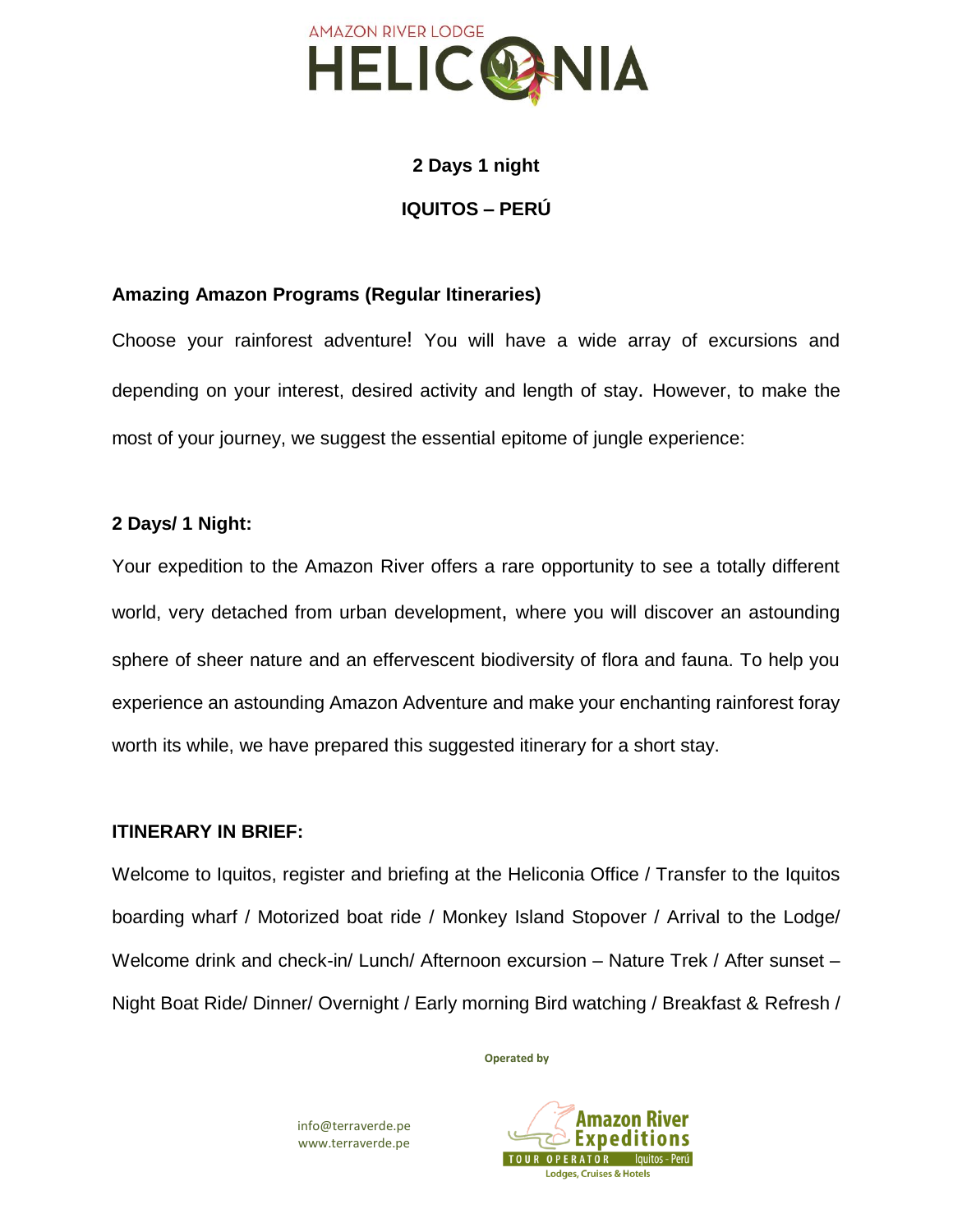

Native Community Immersion / Check out / Lunch / Transfer to and send off at Iquitos Airport.

#### **DETAILED ITINERARY**

## **Day 01: Lima / Iquitos / Heliconia Amazon River Lodge (L,D)**

You will be met and welcomed by our staff at the Luggage Claim area of the Iquitos Int'l Airport where our staff will assist you and transfer to our Office in Iquitos town proper. A briefing about our services, what to expect during your stay, the do's and don'ts in the jungle and some essential tips will make your stay comfortable. Soon after, you will transfer to the Iquitos Port, where you will board one of our speedboats to take you to the Heliconia Amazon River Lodge along the Amazon River.

During the boat ride observe the noticeable convergence of the brown turbid waters of the Amazon River with the dark waters of the Nanay River. Enjoy the impressive jungle landscapes with the rustic small houses of the riverside towns.

Then have a short stopover in Monkey Island (in dry season you will visit Fundo Pedrito), a family social enterprise focused on conserving and protecting endangered monkey species in the Northern Amazon. The goal is to enlighten rainforest guests on the effort to reintegrate monkeys and their survival in the wild. See the monkeys free in this reserve, not in cages. Their temporary stay here depends on their capability to adapt back to its jungle habitat.

**Operated by**

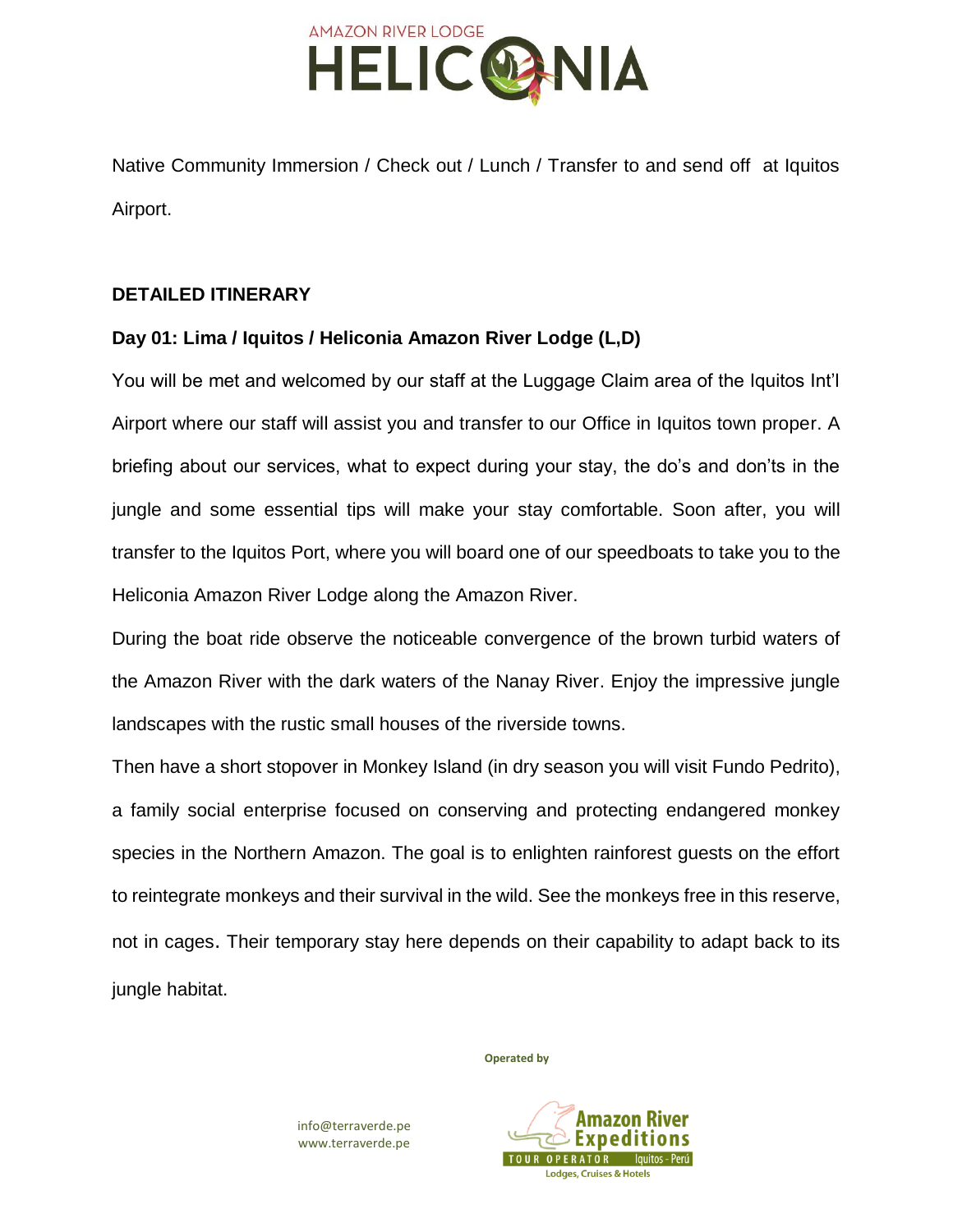

After a 60 minute boat ride arrive at the Lodge where our staff will welcome you with an exotic jungle drink. Then check-in and settle in your room, at your leisure. Afterward taste your first Amazonia cuisine lunch.

In the afternoon, begin your first excursion: set out to a jungle hike into the Yanamono primary rainforest reserve, for approximately two hours accompanied by our expert guides. They will point out and identify several flora species such as heliconia flowers, medicinal plants and giant trees. You will also have the chance to sight several birds species such as the Turkey Vulture *(Cathartes Aura),* Black Fronted Nanbird *(Monasa-Atia).* And with a little luck you will be able to view a family of small monkeys such as marmosets *(Saguinus Fusicollis*), the Titi *(Callicebus Mollock Mollock)* and the squirrel monkey *(Saimiri Boliviense)*.

Return to the lodge for rest and relaxation and be enthralled by your first, must-not-miss Amazon Sunset. As the darkness of evening comes around, take a boat ride along one of the Amazon River's tributaries for an exciting evening in the jungle. With no lights, the jungle flora and fauna sparkle along the river's edge. Your expert boat guide to take you to where you can appreciate and listen to the magical sounds of the jungle. If it is a clear night, you will see the bright magnificent moonlight, as well as observe the stars and constellations. With some luck you can also see some falling stars which are quite common in the area. Then motor back to the Lodge to rest and relax for an early wake up the next day.

**Operated by**

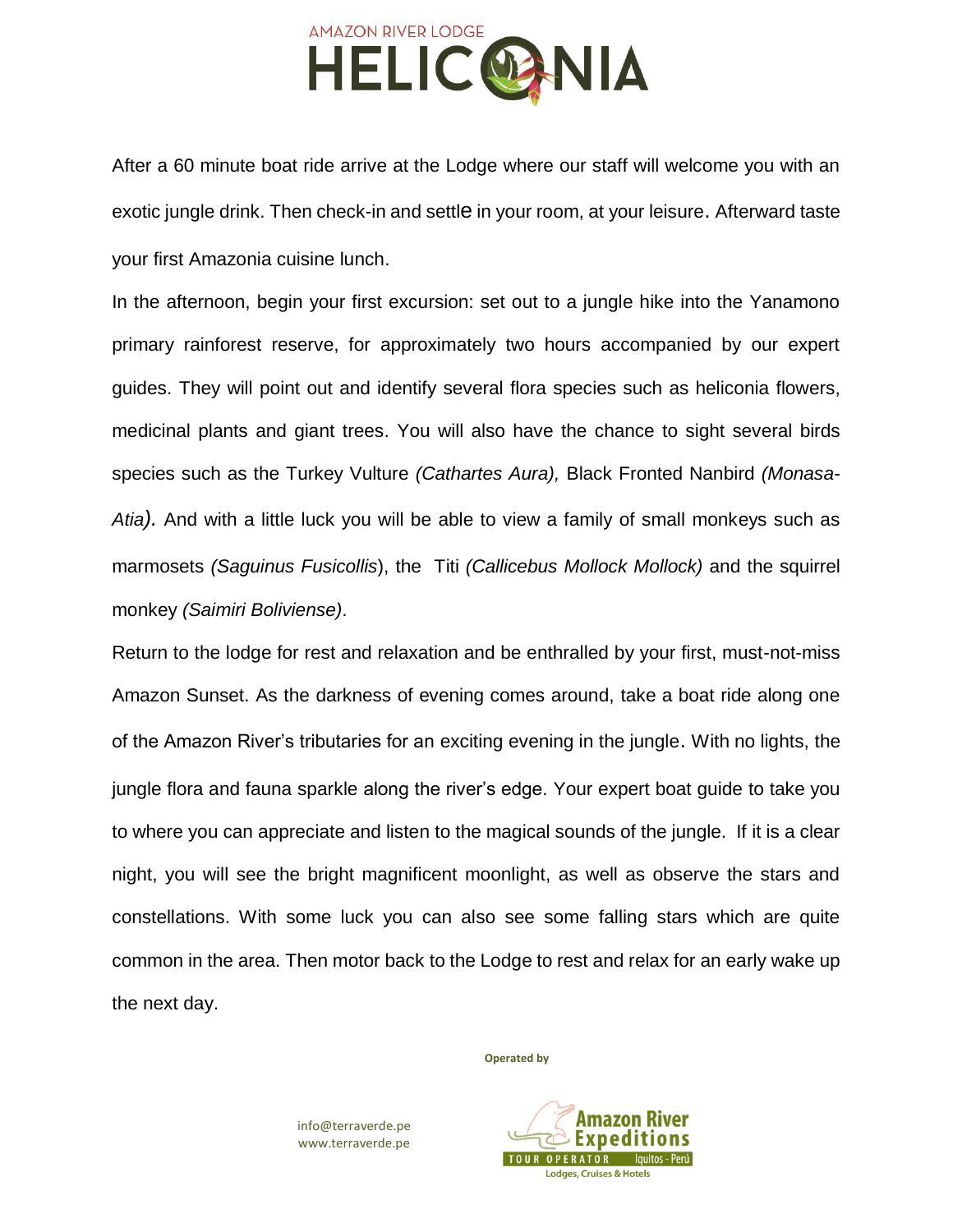

## **Day 2: Heliconia Amazon River Lodge (B,L,D)**

Rise early for the Morning Bird Watching to see the birds flocked together during their morning feeding time. You will start very early going by boat to one of the several streams to look out for a number of variety of Amazon birds. You will be looking out for birds such as the Tuki*(Jacana Jacana)*, Ringed Kingfisher *(Ceryle-Torquata),* Black-Collared Hawk *(Busarellus nigricollis),* among others. Thereafter, you will return to the lodge, for a scrumptious and energizing breakfast.

Take a little rest, and then you will visit a riverside village to see an indigenous tribe of the Yaguas community where you will have the opportunity to learn and see their way of life along the Amazon River. See their homes, school, church, shops. Interact with the people, learn their techniques of fishing and farming. Observe their customs and tradition**,** and get enlightened by their unaffected and austere way of living.

Return to the Lodge for lunch and check-out. After lunch, depending on your flight schedule, transfer to Iquitos City and according to your departure, transfer to the airport.

## **This program does not include:**

- Beverages: juices, sodas, soft drinks and any alcoholic drinks. (Tea and coffee are complimentary)
- Flight tickets Lima/Iquitos/Lima and airport taxes.
- Tips.

**Operated by**

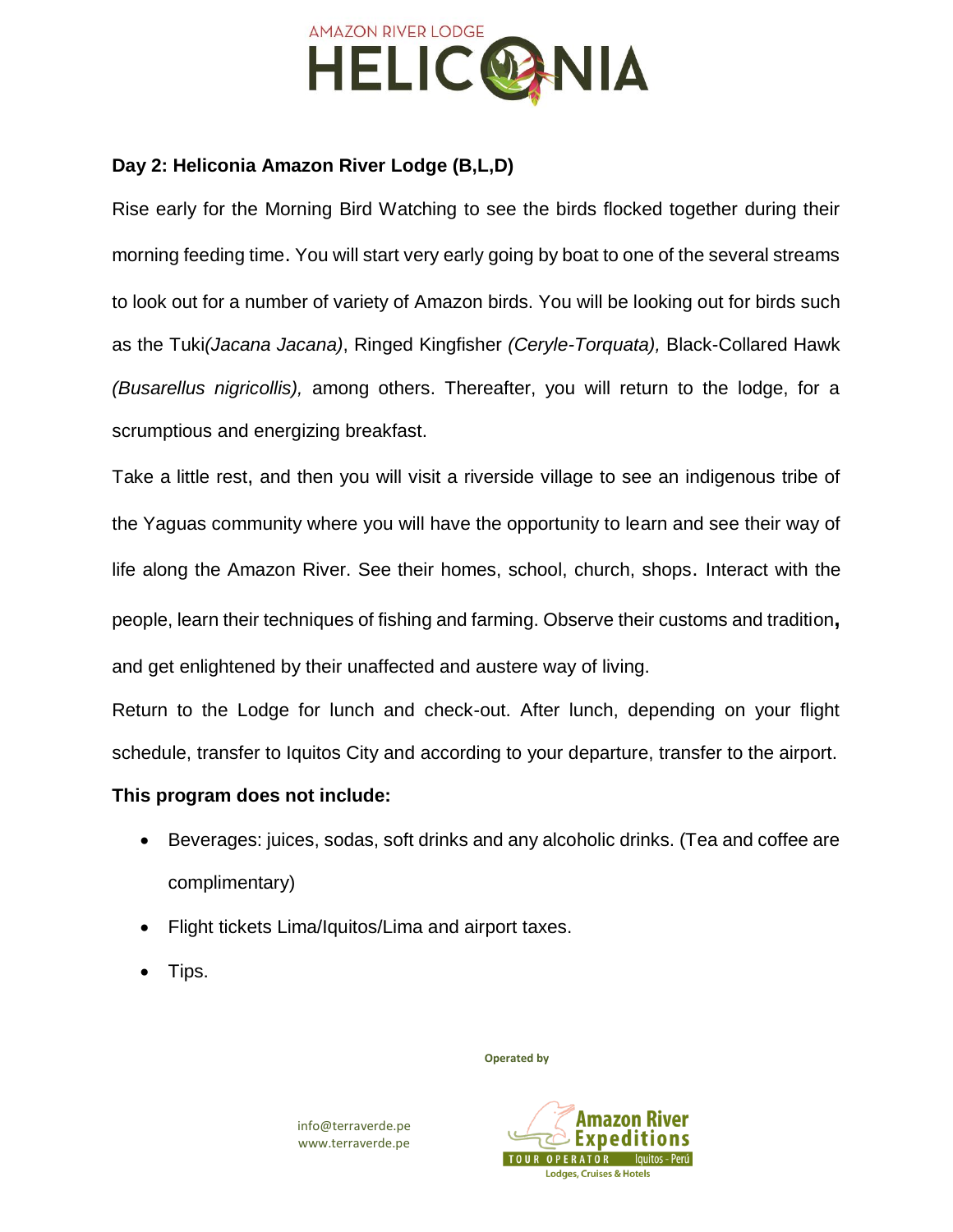

#### **Important notes**

- Meet our driver in his booth # 5 at the luggage claim area
- Our programs may vary according to flight arrival / departure changes or weather conditions.
- For this program we recommend to take morning flights to Iquitos and your returning flight to Lima in the afternoon.
- Departures from Iquitos to Heliconia Lodge: just in the morning ( max. 10:00 am)
- Departures from Heliconia Lodge to Iquitos is at 14:00 pm
- Check in: 13:00 pm / Check out: 12:00 pm

#### **What to wear**

It is important that you bring only necessary clothing and travel gear to the lodge. Due to weight and space limitations on the domestic flight and on the boat to the Lodge, passenger luggage is limited to 10 kg. (22 lbs.) per person. You may store some of your luggage in our office in Iquitos City and take only the most essential during your stay.

• Light cotton clothes, pants and long sleeve shirts (preferably in earth colors: olive green, light brown/khakis of light, breathable, quick-dry material; please avoid using white color in the jungle)

- Hiking boots or walking tennis shoes resistant to humidity; cotton socks.
- Bathing suit

**Operated by**

Amazon Expediti **TOUR OPERATOR** lauitos - Perú **Lodges, Cruises & Hotels**